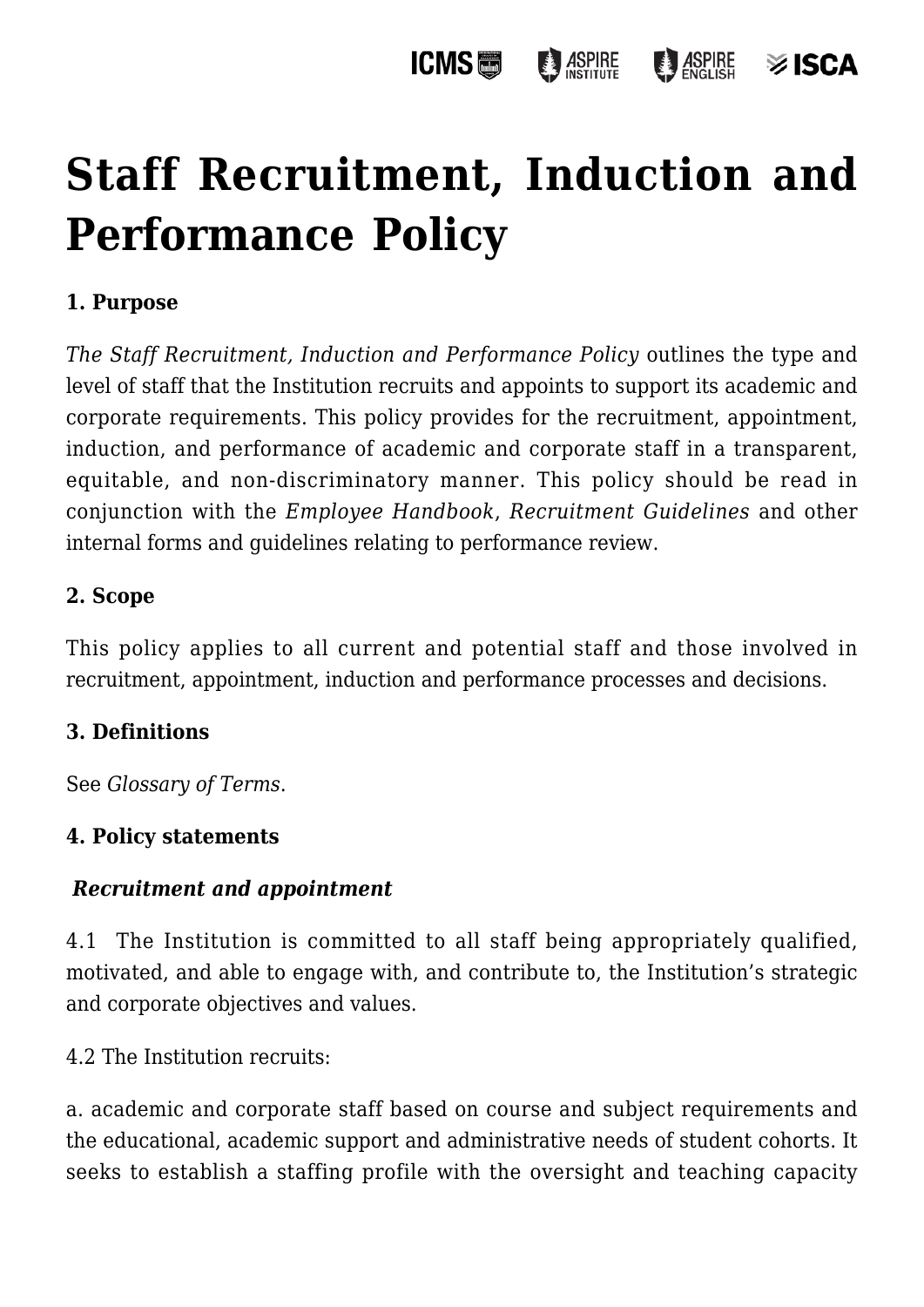#### **ICMS**圖 **ASPIRE**  $\bigcirc$  *ASPIRE*  $\otimes$  ISCA

needed to lead students in intellectual inquiry suited to the nature and level of expected learning outcomes.; and

b. hospitality and events staff to support the strategic and operational plans of the Functions and Venue Hire commercial operation.

4.3 The Institution ensures that all staff are appropriately qualified and have relevant skills, attributes and experience as per the responsibilities of their roles and in accordance with the requirements of the Higher Education Standards Framework 2021.

4.4 Recruitment and appointment practices and decisions:

- a. are transparent;
- b. are equitable;
- c. are evidence-based;
- d. are based on merit;
- e. are free from bias and unlawful discrimination;
- f. support equality of opportunity for diverse candidates; and
- g. supports an inclusive and diverse workforce

h. support the Working with Children Check (WWCC) Guidelines.

4.5 The Institution encourages a working environment which is free from discrimination and harassment as per the *Diversity and Equity Policy* and ensures that employment decisions are taken without reference to irrelevant or discriminatory criteria.

4.6 The Institution encourages Aboriginal and/or Torres Strait Islanders to apply for positions at all levels of the Institution.

4.7 Academic staff recruited and appointed with responsibilities for academic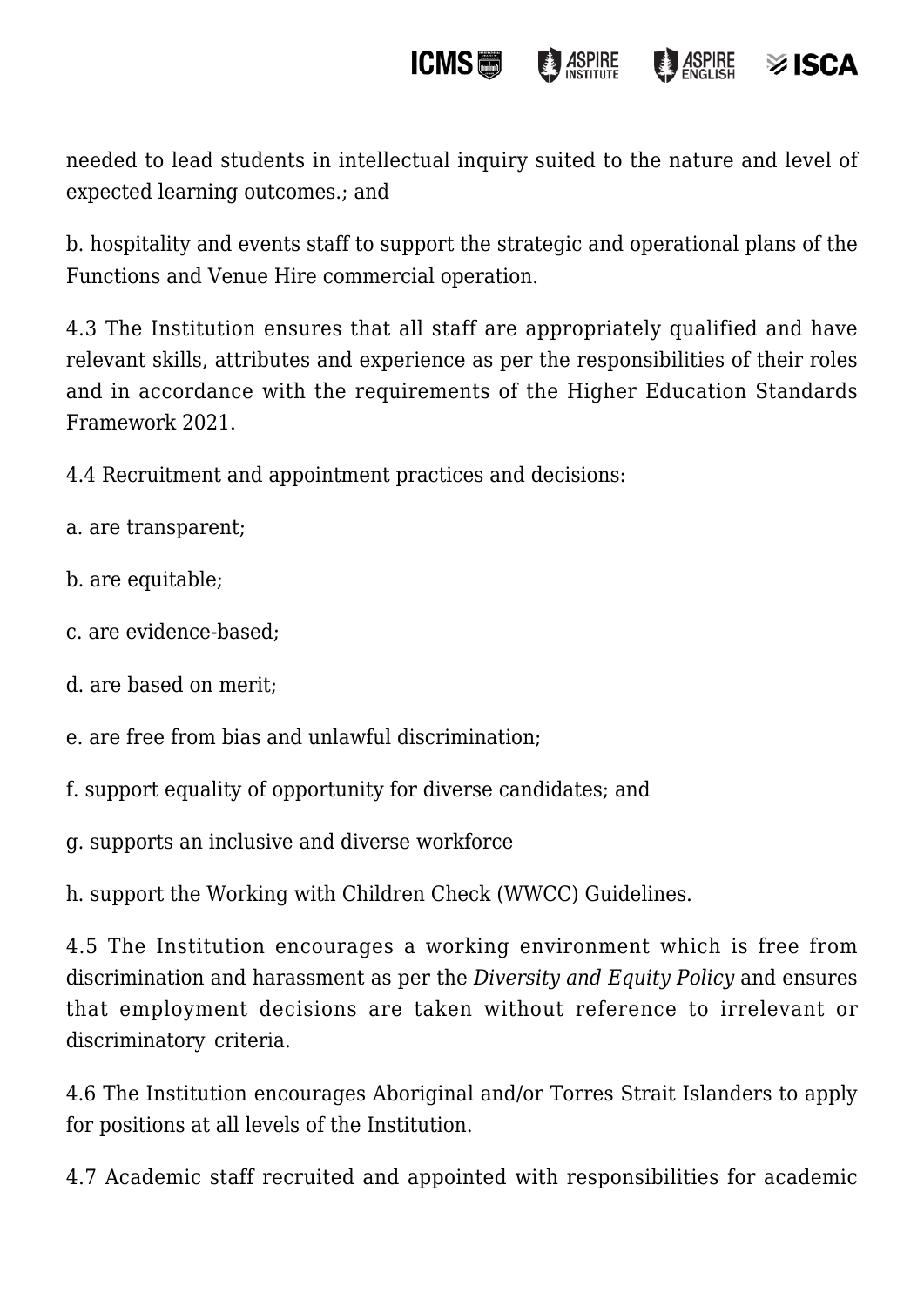#### **ICMS**  $\frac{1}{2}$  ASPIRE  $\otimes$  ISCA

oversight and those with teaching and supervisory roles in courses or subjects are equipped for their roles, including having:

a. knowledge of contemporary developments in the discipline or field, which is informed by continuing scholarship or research or advances in practice.

b. skills in contemporary teaching, learning and assessment principles relevant to the discipline, their role, modes of delivery and the needs of student cohorts, and

c. a qualification in a relevant discipline at least one level higher than is awarded for the course of study, or equivalent relevant academic or professional or practice-based experience and expertise.

4.8 Processes explaining how prospective staff are recruited and appointed are outlined in the *Recruitment Guidelines*.

# *Induction*

4.9 All staff receive an induction upon commencement of their employment to ensure that they understand expectations and are familiar with, and understand the importance of adhering to, policies and procedures. Managers are to adhere to the induction guidelines and checklists provided by the Vice President (People and Training).

4.10 All staff, with the exception of casual staff, are subject to a probation period as specified in their contract.

4.11 Staff are expected to have and maintain a thorough understanding of the *Employee Handbook* and *Staff Code of Conduct*. Any breaches are dealt with as misconduct.

4.12 All staff are encouraged to value relationships and build culture by demonstrating the Institutional Values as outlined in the *Employee Handbook*.

4.13 Relevant information about the Institution and its obligations under the National Code 2018 and the Higher Education Standards Framework, and other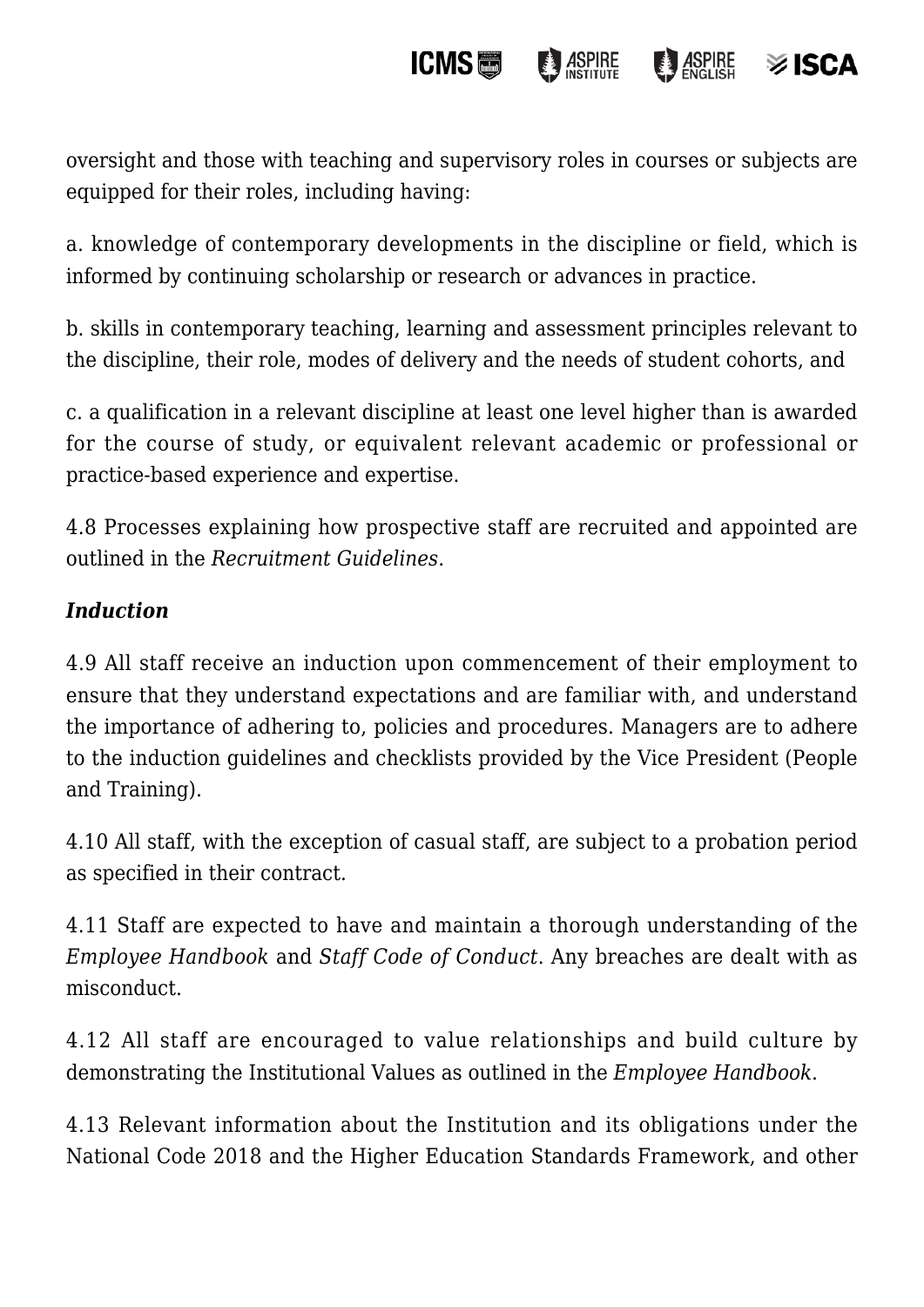legislation, are communicated and understood by new staff.

4.14 All academic staff, including casual staff, are required to complete the Academic Integrity Module and any other requirements as defined by the Institution prior to commencing teaching.

**ICMS圖** 

**ASPIRE** 

**ASPIRE** 

≫ ISCA

# *Performance*

4.15 The Institution is committed to providing a supportive environment for all staff to fulfil their duties to the best of their ability while remaining accountable for their performance. Performance expectations are realistic and aligned to strategic objectives.

4.16 Staff performance is monitored regularly, and feedback provided as appropriate. Corrective action is taken promptly for issues relating to underperformance and recognition and reward given for strong performance.

4.17 Staff, including casual staff, participate in annual performance appraisals (with a mid-year review for salaried staff) to enable continuous improvement.

4.18 Performance of academic staff, including casual staff, is reviewed utilising student feedback, professional development plans and scholarly activities. Staff, are provided with feedback gathered from the *Student Evaluation of Teaching and Units*(SETU) survey each study period. The consideration of the SETU feedback, and expectations outlined in job descriptions, form part of the performance review process and leads to the development of a plan to support enhanced teaching practices.

4.19 In addition, academic staff, including casual staff, are reviewed through the Teaching Excellence Award program in which certain criteria must be met such as high SETU rates, examples of positive student feedback, attendance and retention rates in class, and assessment completion rates. Further measures include completing the Academic Integrity Module and completing and achieving Moodle Minimum Standards for subjects taught, which relate specifically to the duties required to set up and manage all student learning and reporting functions.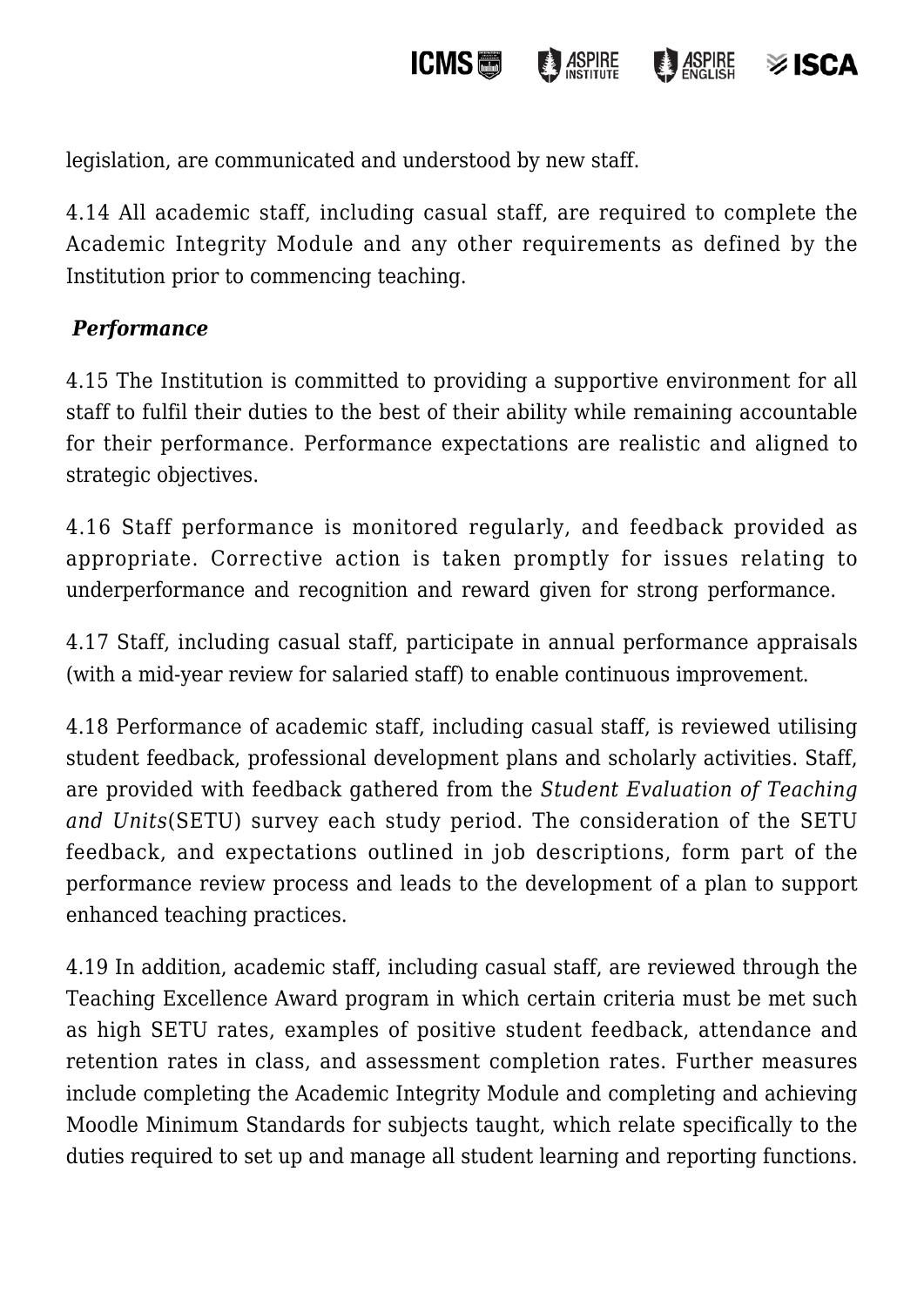#### **ICMS圖 ASPIRE**  $\bigcirc$  *ASPIRE*

 $\otimes$  ISCA

# **5. Roles and responsibilities**

5.1 The Board of Directors approves the recruitment and appointment of the Chief Executive Officer (CEO) and receives reports about recruitment activities.

5.2 The Academic Board is responsible for overseeing the establishment of a suitable academic workforce profile.

5.3 The CEO is responsible for coordinating the recruitment, appointment, and induction of members of the Executive Management Group (EMG).

5.4 The Vice-President (People and Training) is responsible for advising hiring managers and facilitating the recruitment, appointment, and induction of all staff members.

5.5 The DVC (Learning and Teaching) is responsible for:

- a. Implementing the Workforce Plan;
- b. approving academic staff position descriptions;
- c. recognising equivalent experience;
- d. appointing academic staff upon approval by the CEO; and

e. maintaining satisfactory academic staffing levels with relevant in-field experience.

5.6 The EMG advises and supports the CEO and the DVC (Learning and Teaching) in relation to recruitment and is responsible for monitoring and making recommendations for improvement relating to recruitment, appointment, and induction of staff.

5.7 Managers are responsible for conducting recruitment, appointment, induction, and performance activities in accordance with this policy.

# **6. Related documents**